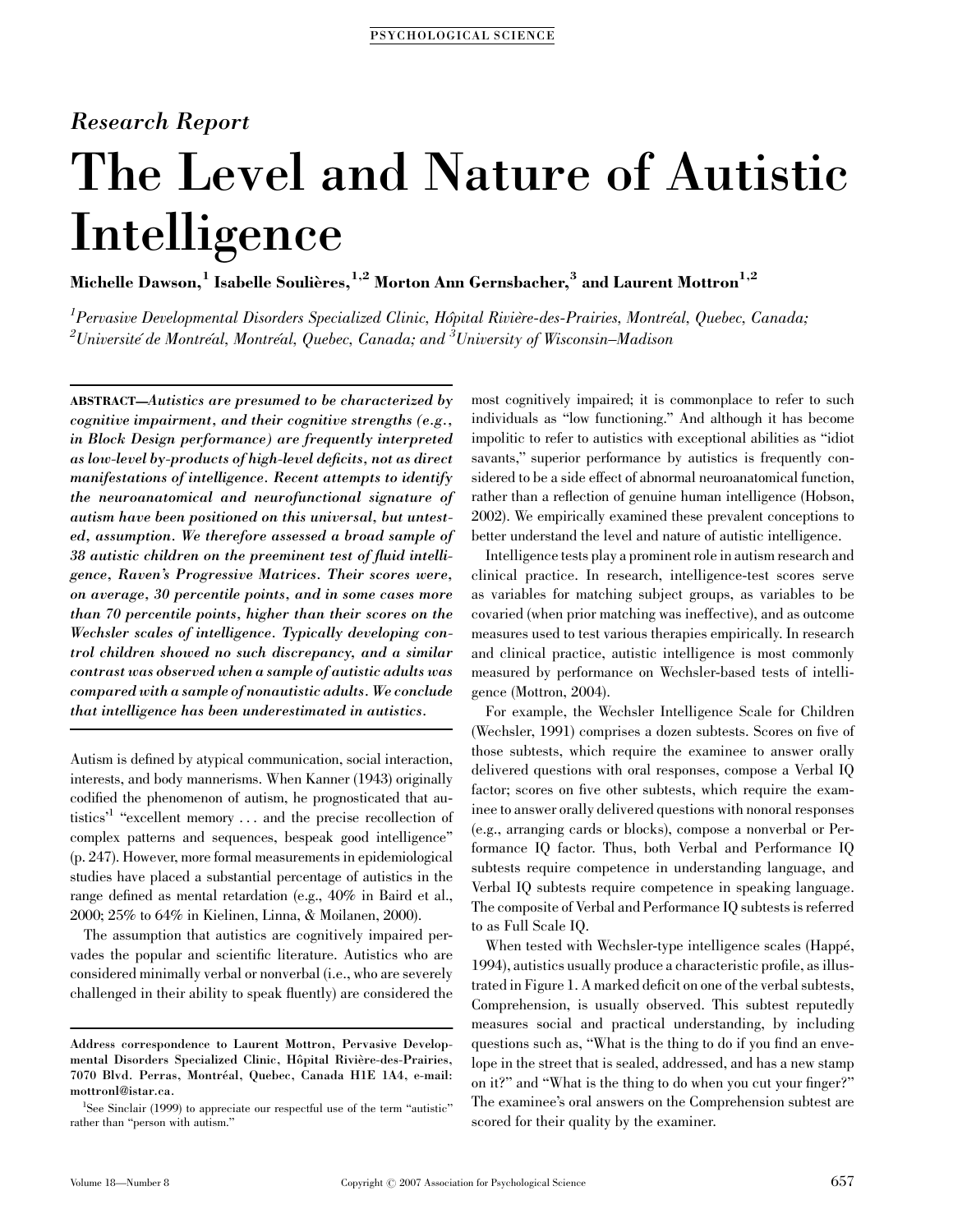

Fig. 1. Mean subtest scores of the 38 autistic children on the Wechsler Intelligence Scale for Children–Third Edition.

In contrast, autistics typically demonstrate a marked peak on one of the nonverbal subtests, Block Design. On the Block Design subtest, the examinee is shown a two-dimensional redand-white geometric design, and the task is to reproduce that design by assembling a set of colored blocks. The Block Design subtest is time limited and scored for accuracy.

How should one interpret such peaks and troughs in autistics' Wechsler subtest scores? One commonsense notion is that the peaks correspond to the intellectual skills that epitomize autistics, the cognitive tasks on which they excel. However, for many years, these peaks were classified as ''islets of ability. . . regarded as something of a myth or else as merely an interesting but theoretically unimportant fact'' (Shah & Frith, 1993, p. 1351). Then, in the 1990s, the peaks were imbued with theoretical importance. Exceptional performance on the Block Design subtest, along with exceptionality in rapidly disembedding a target figure from a complex background, drawing ''impossible'' figures, and perceiving pitch, as well as many savant skills, were all interpreted as a unified deficit: ''weak central coherence,'' the tendency to focus on details at the expense of configuration (Happé, 1999; Heaton, Hermelin, & Pring, 1998; Shah & Frith, 1983).

We empirically tested this construal of autistics' intellectual strengths as low-level perceptual penchants resulting from highlevel conceptual deficits by administering an intelligence test widely regarded to be a preeminent measure of high-level analytical reasoning, the Raven's Progressive Matrices (Raven, Raven, & Court, 1998). This test comprises 60 items, divided into five sets of increasing complexity. All items have a similar format: A matrix of geometric designs with one cell of the matrix left blank is presented with six or eight alternatives for the matrix's completion. Minimal instruction is required for this putatively nonverbal test.

The Raven's Progressive Matrices has been empirically demonstrated to assay the ability to infer rules, to manage a hierarchy of goals, and to form high-level abstractions (Carpenter, Just, & Shell, 1990). Broadly recognized as a paramount metric of reasoning and problem solving, the Raven's Progressive Matrices is believed to be a ''paradigmatic'' measure of fluid intelligence (Mackintosh, 1998, p. 228), and fluid-intelligence tasks are proposed to require coordinated executive function, attentional control, and working memory (Blair, 2006; Kane & Engel, 2002; Newman & Just, 2005). The Raven's Progressive Matrices occupies psychometric centrality among tests of cognitive ability; in Snow, Kyllonen, and Marshalek's (1984) classic diagram, which summarizes the intercorrelations among numerous tests of cognitive ability, simple, domain-specific tests lie along the periphery, and Raven's Progressive Matrices occupies the center, as the most complex and general single test of intelligence.

Descriptions of the cognitive processes required to solve Raven's Progressive Matrices and to perform fluid-intelligence tasks read like compendia of the cognitive processes that autistics are assumed to lack. For example, whereas autistics are expected to perform adequately on simple tests of executive function and working memory, they are expected to lack the cognitive abilities required to perform well on more complex assays of cognition (Minshew, Webb, Williams, & Dawson, 2006). Autistics are assumed to excel at tests of rote memory or low-level pattern matching, but to be disproportionately challenged by tests of high-level integration or abstraction (Courchesne & Pierce, 2005; Just, Cherkassky, Keller, & Minshew, 2004). Indeed, it has been specifically predicted that autistics should be disproportionately impaired in fluid reasoning (Blair, 2006; Pennington & Ozonoff, 1996), but this prediction has never been submitted to empirical scrutiny. Our goal was to directly examine these claims.

#### METHOD

# Subjects

# Autistic Children

This group comprised 38 autistic children (35 males, 3 females) between 7 and 16 years of age  $(M = 10.39, SD = 2.69)$ . They were diagnosed at the Pervasive Developmental Disorders Specialized Clinic at Rivière-des-Prairies Hospital, Montreal, Canada. All met diagnostic criteria for autistic disorder, rather than any of the other diagnostic categories of the Diagnostic and Statistical Manual of Mental Disorders, fourth edition (e.g., pervasive developmental disorder not otherwise specified or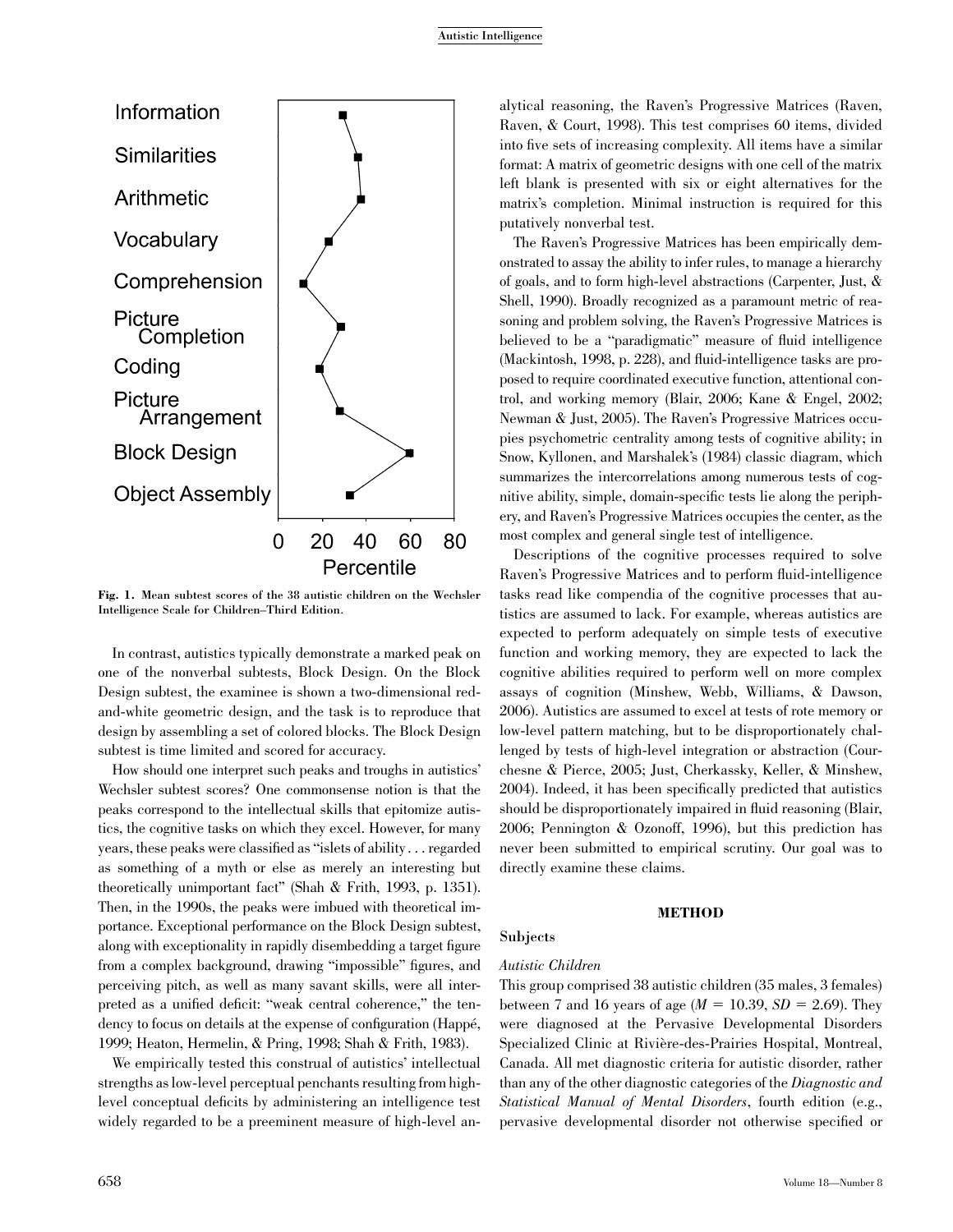Asperger's disorder), according to two gold-standard researchdiagnostic instruments (the Autism Diagnostic Interview–Revised, by Lord, Rutter, & Le Couteur, 1994, and the Autism Diagnosis Observation Schedule–General, by Lord, Rutter, DiLavore, & Risi, 1999) and experienced clinicians. After the diagnostic evaluation, data from all patients were entered in a Digimed<sup> $\heartsuit$ </sup> Database, with their prior informed consent.

Data from all consecutive cases who met criteria for autism on both diagnostic instruments and who had completed both the French-Canadian version of the Wechsler Intelligence Scale for Children–Third Edition (WISC-III; Wechsler, 1991) and Raven's Progressive Matrices (Raven et al., 1998) were retrieved from the database. From this sample, autistic children who had a known, diagnosable genetic condition or additional neurological condition were excluded. The autistic subjects selected in this way represented primary, or idiopathic, autism, that is, autism without a known and possibly confounding etiology.

#### Nonautistic Control Children

This group comprised 24 typically developing, nonautistic children (19 males, 5 females) between 6 and 16 years of age  $(M = 11.0, SD = 3.28)$ . They were recruited via advertisements placed in a local newspaper. A semistructured interview allowed the exclusion of subjects with a history of psychiatric treatment, learning disabilities, or neurological disorders, or a familial history of psychiatric or neurological disorders.

## Autistic Adults

This group comprised 13 autistic adults (11 males, 2 females) between 16 and 43 years of age  $(M = 25.38, SD = 8.86)$ . These adults were also diagnosed at the Pervasive Developmental Disorders Specialized Clinic. Diagnosis was made by experienced clinicians using the Autism Diagnostic Interview–Revised (Lord et al., 1994) and the Autism Diagnosis Observation Schedule (Lord et al., 1999). The same inclusion and exclusion criteria that were applied to the autistic children were applied to the autistic adults.

#### Nonautistic Control Adults

This group comprised 19 typical adults (all males) between 19 and 32 years of age  $(M = 22.37, SD = 4.57)$ . They were recruited and screened in the same way as the nonautistic children.

#### Materials

#### Wechsler Scales

The WISC-III was administered to both groups of children, and the Wechsler Adult Intelligence Scale–Third Edition (WAIS-III; Wechsler, 1997) was administered to both groups of adults. Both the WISC-III and the WAIS-III were scored with Canadian norms.

#### Raven's Progressive Matrices

The standard version of the Raven's Progressive Matrices was administered to all subjects, with no time limit. Norms for North

American children were taken from the test's manual (Raven et al., 1998), and norms for the adults came from Burke (1985).

#### Procedure

For the autistic children and adults, the two tests (Wechsler scales and Raven's Progressive Matrices) were routinely included in the diagnostic evaluation at the Pervasive Developmental Disorders Specialized Clinic. Both tests were administered individually by neuropsychologists unaware of the study and hypotheses. The nonautistic, control children and adults were tested by neuropsychologists under conditions similar to those for autistic subjects and received compensation.

#### RESULTS

#### Autistic and Nonautistic Children

The autistic children's WISC-III subtest scores exhibited the prototypical autistic profile (see Fig. 1). Their WISC-III factor scores (see Fig. 2a) were at the 26th percentile  $(SD = 30.17)$  for Verbal IQ, the 31st percentile  $(SD = 27.47)$  for Performance IQ, and the 26th percentile  $(SD = 26.58)$  for Full Scale IQ, each falling in the range of low average. In contrast, the autistic children's scores on the Raven's Progressive Matrices were at the 56th percentile  $(SD = 35.11)$ , indicating an average level of performance. Indeed, analyses of variance (ANOVAs) indicated that the autistic children's Raven's Matrices scores were significantly higher than their WISC-III Full Scale, Verbal, and Performance scores (two-tailed, all  $p_{\text{rep}}$ s = .996, Cohen's ds = 0.78–0.97).

Discrepancies between the autistic children's WISC-III Full Scale IQs and their Raven's Matrices scores occurred throughout the entire WISC-III range, as illustrated in Figure 3a. For example, no autistic child scored in the ''high intelligence'' range on the WISC-III, whereas a third of the autistic children scored at or above the 90th percentile on the Raven's Matrices. Only a minority of the autistic children scored in the ''average intelligence'' range or higher on the WISC-III, whereas the majority scored at or above the 50th percentile on the Raven's Matrices. Whereas a third of the autistic children would be called ''low functioning'' (i.e., in the range of mental retardation) according to the WISC-III, only 5% would be so judged according to the Raven's Matrices.

The control children's WISC-III factor scores were at the 70th percentile  $(SD = 21.35)$  for Verbal IQ, the 67th percentile  $(SD = 23.79)$  for Performance IQ, and the 70th percentile  $(SD = 21.77)$  for Full Scale IQ (see Fig. 2a). Similarly, the control children's Raven's Progressive Matrices scores were at the 72nd percentile  $(SD = 23.69)$ . In striking contrast to the autistic children, the nonautistic control children did not show a significant difference between their Raven's Matrices scores and their WISC-III Full Scale, Verbal Scale, or Performance Scale scores (ANOVA, all  $p_{\text{rep}}s < .53$ ,  $ds = 0.06{\text -}0.2$ ). Thus, the magnitude of the difference between the Raven's Progressive Matrices scores and WISC-III scores differed significantly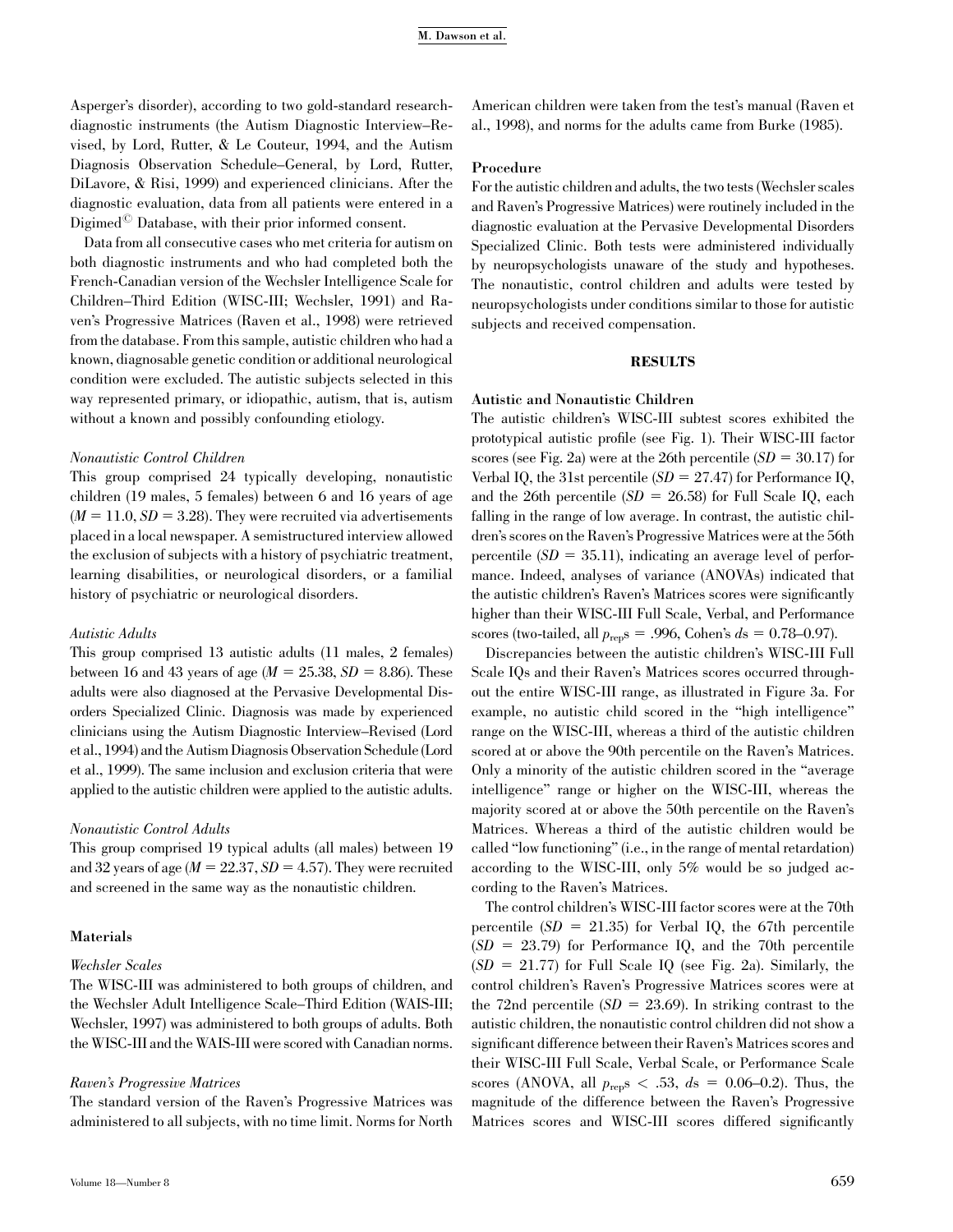Autistic Intelligence



Fig. 2. Performance of the (a) autistic and nonautistic children and (b) autistic and nonautistic adults on the Wechsler scales and Raven's Progressive Matrices. Error bars represent 2 SEMs. WAIS-III = Wechsler Adult Intelligence Scale–Third Edition; WISC-III = Wechsler Intelligence Scale for Children–Third Edition.

between the autistic and nonautistic children,  $F(1, 60) = 12.89$ ,  $p_{\text{ren}} = .986, d = 0.94$ . In fact, for nearly half the nonautistic children, the WISC-III Full Scale and Raven's Progressive Matrices scores differed by fewer than 10 percentile points (see Fig. 3b). For only 1 nonautistic control child was the discrepancy between the WISC-III Full Scale and Raven's Progressive Matrices scores greater than 50 percentile points.

# Autistic and Nonautistic Adults

Similar results were observed when the autistic and nonautistic adults' scores on the Raven's Progressive Matrices and WAIS-III



Fig. 3. Relation between Full Scale IQ on the Wechsler Intelligence Scale for Children–Third Edition (WISC-III) and Raven's Progressive Matrices scores in (a) autistic children and (b) control children. Data points to the left of the dashed diagonal lines represent subjects whose Raven's Matrices scores were greater than their WISC-III scores; data points to the left of the solid diagonal lines represent subjects whose Raven's Matrices scores were 50 percentile points greater than their WISC-III scores. In (a), a circle surrounds the data points for 7 autistic children whose Raven's Matrices scores exceeded their WISC-III scores by more than 70 percentile points. Diamonds represent identical data points from 2 subjects.

gressive Matrices scores ( $M = 83.30$  percentile,  $SD = 19.26$ ) were, on average, more than 30 percentile points higher than their WAIS-III scores ( $M = 50.38$  percentile,  $SD = 30.57$ ;  $p_{\text{rep}} =$ .986,  $d = 1.29$ ). In contrast, the nonautistic adults' Raven's Progressive Matrices scores ( $M = 81.64$  percentile,  $SD = 16.78$ ) and WAIS-III scores ( $M = 74.80$  percentile,  $SD = 16.57$ ) did not differ significantly ( $p_{\text{rep}} = .852$ ,  $d = 0.41$ ). As found for the children, the magnitude of the difference between the Raven's Progressive Matrices and WISC-III scores differed significantly between the autistic and nonautistic adults,  $F(1, 30) = 13.19$ ,  $p_{\text{rep}} = .986, d = 1.31.$ 

were compared (see Fig. 2b). The autistic adults' Raven's Pro-

# DISCUSSION

In addition to addressing the level of autistic intelligence, these data address the nature of autistic intelligence. These data challenge the assumption that autistic intelligence is only simple, low-level, perceptual expertise, which enables autistics to solve only tasks based on rote memory or the manipulation of geometric cubes, such as the Block Design task. Although autistics can be described as possessing enhanced perceptual functioning (Mottron, Dawson, Soulières, Hubert, & Burack, 2006), their performance on the Block Design subtest is correlated with their performance on the other Wechsler subtests (e.g., for the autistic children in the current study,  $r = .65$ ,  $p_{\text{rep}} =$ .986). In addition, when autistics perform a series of Block Design tasks, altered so as to be optimally solved either through perception of local details or through configural processing, they display more versatility and better performance than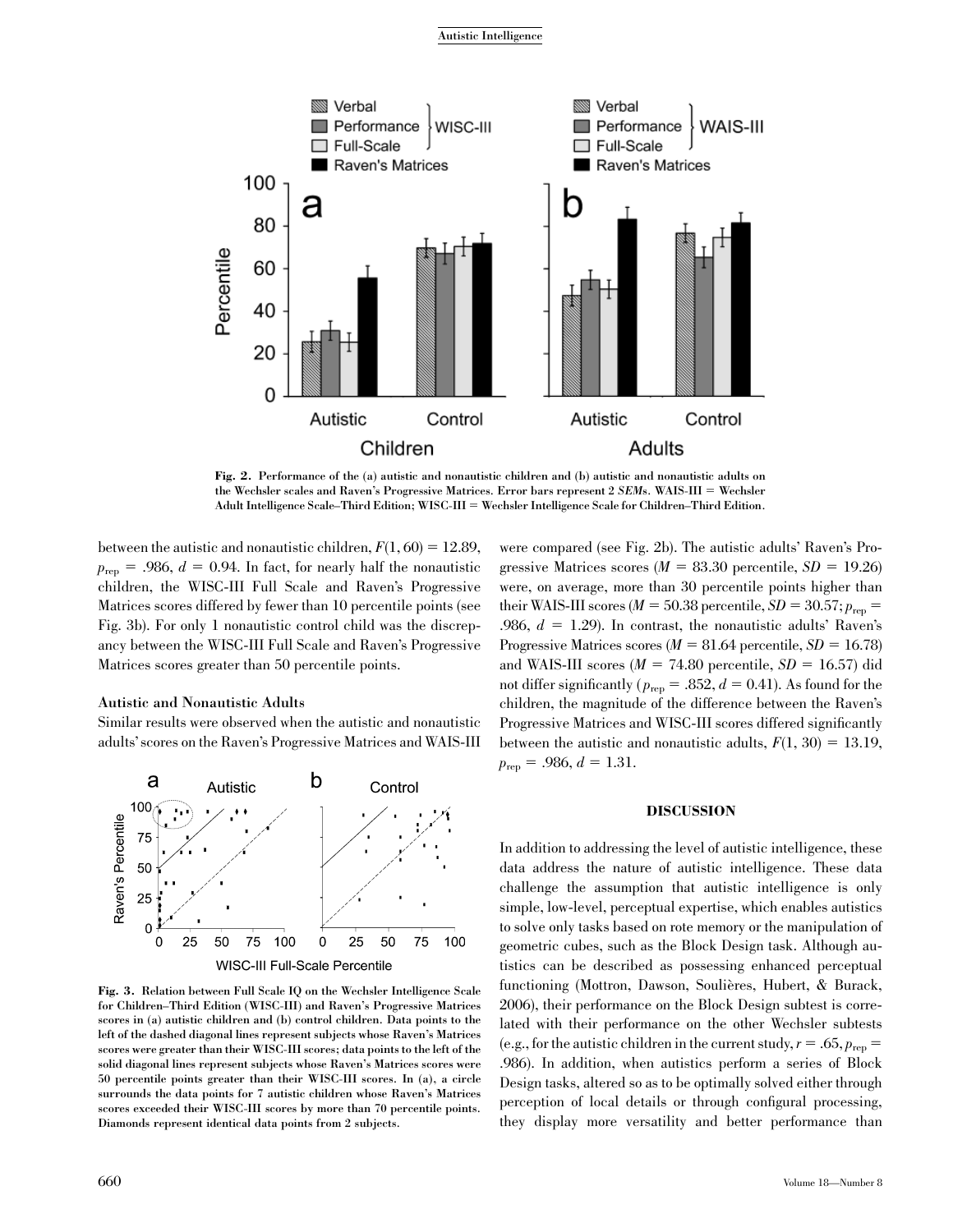#### M. Dawson et al.

nonautistics (Caron, Mottron, Berthiaume, & Dawson, 2006). Furthermore, in the current study, the relative difficulty of the 60 Raven's Progressive Matrices items was highly correlated between the autistic and nonautistic children,  $r(58) = .96$ , suggesting that the test measured the same construct in the two groups.

We have shown that autistics are not disproportionately impaired on a test of fluid intelligence, as many current theories of autism predict they should be. Instead of being limited to isolated Wechsler subtests assumed to measure only low-level rote memory and perception, autistic intelligence is manifested on the most complex single test of general intelligence in the literature. Although autistics no doubt deploy atypical cognitive processes in performing many tasks, we strongly caution against declaring these processes dysfunctional or assuming that autistics' peaks and troughs on Wechsler scales ''flout the premise of ... general intelligence" (Scheuffgen, Happé, Anderson, & Frith, 2000, pp. 83–84).

Acknowledgments—We thank É. Ménard, C. Berthiaume, P. Jelenic, G. Martel, M.-J. Dubuc, and W.K. Dawson for contributing to the project, and D.M. Goldsmith for providing motivation. This work was supported by a grant from the Canadian Institutes of Health Research to L.M.

#### REFERENCES

- Baird, G., Charman, T., Baron-Cohen, S., Cox, A., Swettenham, J., Wheelwright, S., & Drew, A. (2000). A screening instrument for autism at 18 months of age: A 6-year follow-up study. Journal of the American Academy of Child and Adolescent Psychiatry, 39, 694–702.
- Blair, C. (2006). How similar are fluid cognition and general intelligence? A developmental neuroscience perspective on fluid cognition as an aspect of human cognitive ability. Behavioral and Brain Sciences, 29, 109–125.
- Burke, H.R. (1985). Raven's Progressive Matrices (1938): More on norms, reliability, and validity. Journal of Clinical Psychology, 41, 231–235.
- Caron, M.-J., Mottron, L., Berthiaume, C., & Dawson, M. (2006). Cognitive mechanisms, specificity and neural underpinnings of visuospatial peaks in autism. Brain, 129, 1789–1802.
- Carpenter, P.A., Just, M.A., & Shell, P. (1990). What one intelligence test measures: A theoretical account of the processing in the Raven Progressive Matrices Test. Psychological Review, 97, 404– 431.
- Courchesne, A., & Pierce, K. (2005). Why the frontal cortex in autism might be talking only to itself: Local over-connectivity but longdistance disconnection. Current Opinion in Neurobiology, 15, 225–230.
- Happé, F. (1994). Wechsler IQ profile and theory of mind in autism: A research note. Journal of Child Psychology and Psychiatry and Allied Disciplines, 35, 1461–1471.
- Happé, F. (1999). Autism: Cognitive deficit or cognitive style? Trends in Cognitive Sciences, 3, 216–222.
- Heaton, P., Hermelin, B., & Pring, L. (1998). Autism and pitch processing: A precursor for savant musical ability? Music Perception, 15, 291–305.
- Hobson, P. (2002). The cradle of thought: Exploring the origins of thinking. New York: Oxford University Press.
- Just, M.A., Cherkassky, V.L., Keller, T.A., & Minshew, N.J. (2004). Cortical activation and synchronization during sentence comprehension in high-functioning autism: Evidence of underconnectivity. Brain, 127, 1811–1821.
- Kane, M.J., & Engel, R.W. (2002). The role of prefrontal cortex in working-memory capacity, executive attention, and general fluid intelligence: An individual-differences perspective. Psychonomic Bulletin & Review, 9, 637–671.
- Kanner, L. (1943). Autistic disturbances of affective contact. The Nervous Child, 2, 217–250.
- Kielinen, M., Linna, S.L., & Moilanen, I. (2000). Autism in Northern Finland. European Child and Adolescent Psychiatry, 9, 162– 167.
- Lord, C., Rutter, M., DiLavore, P.C., & Risi, S. (1999). Autism Diagnostic Observation Schedule. Los Angeles: Western Psychological Services.
- Lord, C., Rutter, M., & Le Couteur, A. (1994). Autism Diagnosis Interview–Revised: A revised version of a diagnostic interview for caregivers of individuals with possible pervasive developmental disorders. Journal of Autism and Developmental Disorders, 24, 659–685.
- Mackintosh, N.J. (1998). IQ and human intelligence. New York: Oxford University Press.
- Minshew, N., Webb, S.J., Williams, D.L., & Dawson, G. (2006). Neuropsychology and neurophysiology of autism spectrum disorders. In S.O. Moldin & J.L.R. Rubenstein (Eds.), Understanding autism (pp. 379–415). Boca Raton, FL: Taylor & Francis.
- Mottron, L. (2004). Matching strategies in cognitive research with individuals with high-functioning autism: Current practices, instrument biases, and recommendations. Journal of Autism and Developmental Disorders, 34, 19–27.
- Mottron, L., Dawson, M., Soulières, I., Hubert, B., & Burack, J. (2006). Enhanced perceptual functioning in autism: An update, and eight principles of autistic perception. Journal of Autism and Developmental Disorders, 36, 27–43.
- Newman, S.D., & Just, M.A. (2005). The neural bases of intelligence: A perspective based on functional neuroimaging. In R.J. Sternberg & J.E. Pretz (Eds.), Cognition and intelligence (pp. 88–103). Cambridge, England: Cambridge University Press.
- Pennington, B.F., & Ozonoff, S. (1996). Executive functions and developmental psychopathology. Journal of Child Psychology and Psychiatry and Allied Disciplines, 37, 51–87.
- Raven, J., Raven, J.C., & Court, J.H. (1998). Raven manual: Section 3. Standard progressive matrices. Oxford, England: Oxford Psychologists Press.
- Scheuffgen, K., Happé, F., Anderson, M., & Frith, U. (2000). High ''intelligence,'' low ''IQ''? Speed of processing and measured IQ in children with autism. Development and Psychopathology, 12, 83–90.
- Shah, A., & Frith, U. (1983). An islet of ability in autistic children: A research note. Journal of Child Psychology and Psychiatry and Allied Disciplines, 24, 613–620.
- Shah, A., & Frith, U. (1993). Why do autistic individuals show superior performance on the Block Design task? Journal of Child Psychology and Psychiatry and Allied Disciplines, 34, 1351– 1364.